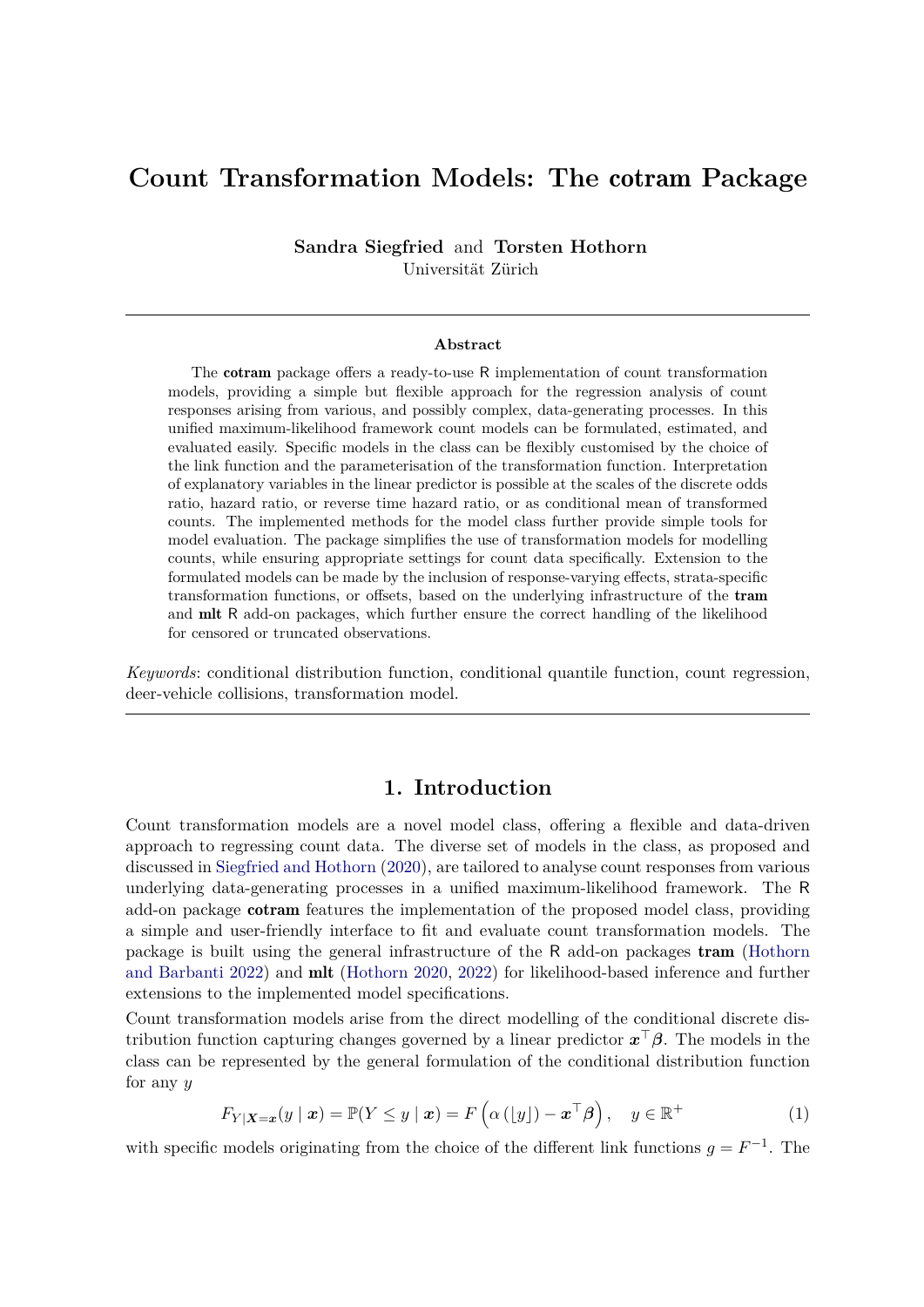#### 2 The cotram Package

model class includes models with a logit, complementary log-log (cloglog), log-log, and probit link and thus offers interpretability of the linear predictor at various scales. The framework allows evaluating and interpreting the models in a discrete way, while using a computationally attractive, low-dimensional, continuous representation. The models are designed to simultaneously estimate the transformation function  $\alpha$  and the regression coefficients  $\beta$  optimising the exact discrete log-likelihood. Simultaneous estimation of the parameters (developed by [Hothorn](#page-7-4) *et al.* [2018\)](#page-7-4) is performed based on the underlying infrastructure provided by the mlt package [\(Hothorn 2022\)](#page-7-3).

All models in the class [\(1\)](#page-0-0) can be fitted using the general function call

```
R> cotram(<formula>, method = <link>, ...)
```
with  $\leq$  formula> being any R formula featuring counts as the response and the right hand side as series of terms determining a linear predictor. The specific models in the class can be fitted by choosing one of the link functions for  $\text{method} = \text{link}$ . The set of models specified by the different link functions and the interpretation of the explanatory variables in the linear predictor  $x^{\top} \beta$  are outlined in more detail below.

The package further offers predict() and plot() functions to assess and illustrate the estimated linear predictor, conditional distribution and density function, quantiles and the estimated transformation function, both as step-functions and continuously (setting smooth = TRUE). Functionalities for model interpretation and evaluation, such as summary(),  $\text{coef}(\cdot)$ , confint(), and logLik() are available in this framework.

# **2. Discrete Hazards Cox Count Transformation Model**

<span id="page-1-0"></span>The count transformation model with complementary log-log link function  $g = F^{-1}$  (method = "cloglog") offers a discrete version of the Cox proportional hazards model with fully parameterised transformation function  $\alpha$  and interpretation of the linear predictor as discrete hazard ratio. The model explains the effects of the exponentiated linear predictor exp(−*x* <sup>⊤</sup>*β*) on observed counts as multiplicative changes in discrete hazards  $\mathbb{P}(Y = y | Y \geq y, x)$ , comparing the conditional cumulative hazard function  $log(1 - F_{Y|X=x})$  with the baseline cumulative hazard function  $\log(1 - F_Y)$ , with  $\mathbf{x}^\top \boldsymbol{\beta} = 0$ .

Using the deer-vehicle collisions data from [Hothorn](#page-7-5) *et al.* [\(2015\)](#page-7-5), we can fit the Cox count transformation model to the roe deer-vehicle collision counts per day, recorded from 2002 to 2011 in Bavaria, Germany, and obtain the estimated multiplicative temporal changes in "risk" as discrete hazards. The tvar variables are sin-cosine transformed times (see [Hothorn](#page-7-5) *et al.* [2015\)](#page-7-5).

```
R> mod_cloglog <- cotram(DVC ~ year + weekday + tvar1 + tvar2 + tvar3 +
+ tvar4 + tvar5 + tvar6 + tvar7 + tvar8 + tvar9 +
+ tvar10 + tvar11 + tvar12 + tvar13 + tvar14 +
+ tvar15 + tvar16 + tvar17 + tvar18 + tvar19 + tvar20,
+ data = df, method = "cloglog")
R> logLik(mod_cloglog)
'log Lik.' -16545.5 (df=42)
```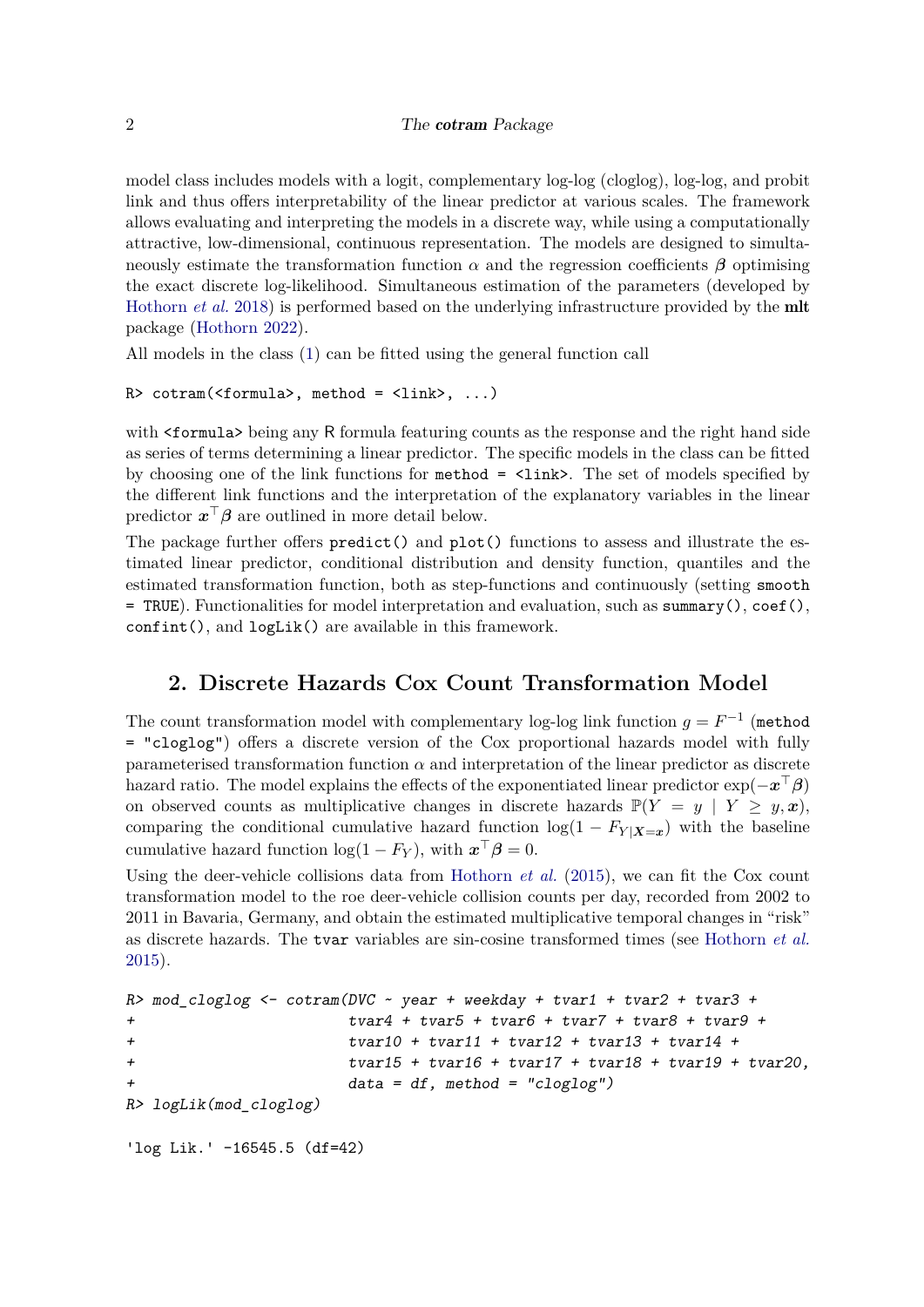To assess how the risk varies across days and seasons, we can now compute the estimated discrete hazards ratio for each day of the year, based on the predictor values of the year 2011. The results, shown in Figure [1,](#page-2-0) illustrate the changes in the hazard ratios, relative to baseline on January 1st (note that we plot  $\exp(\mathbf{x}(\text{day})^{\top}\boldsymbol{\beta} - \mathbf{x}(2011-01-01)^{\top}\boldsymbol{\beta})$ , such that large values correspond to large number of collisions and thus higher risk).

```
R> nd <- model.frame(mod_cloglog)[which(df$year == "2011"), -1]
R> nd$day <- df[which(df$year == "2011"), "day"]
R> nd$weekday <- factor("Monday", levels = levels(nd$weekday))
R> fit_cloglog <- predict(mod_cloglog, type = "lp", newdata = nd) -
+ predict(mod_cloglog, type = "lp", newdata = nd)[1]
```

```
R> xyplot(exp(fit_cloglog) ~ day , data = cbind(nd, fit_cloglog),
+ ylab = "Hazard ratio", xlab = "Day of year", panel = panel)
```


<span id="page-2-0"></span>Figure 1: Deer-vehicle collisions. Temporal changes in risk for deer-vehicle collisions across the year as discrete hazard ratios estimated by model mod\_cloglog with reference: January 1st. The curve indicates, that the hazard ratio is increased associated with animal activity due to search for new habitats and food resources in April and rut season in July and August. The peak in October does not seem to have a clear explanation in terms of increased roe deer activity.

### **3. Logistic Count Transformation Model**

Odds ratios are often used in practice to compare two different configurations of the set of explanatory variables *x*. Conveniently, for the class of count transformation models we can obtain the estimated effects on this scale by specifying a logit link. The exponentiated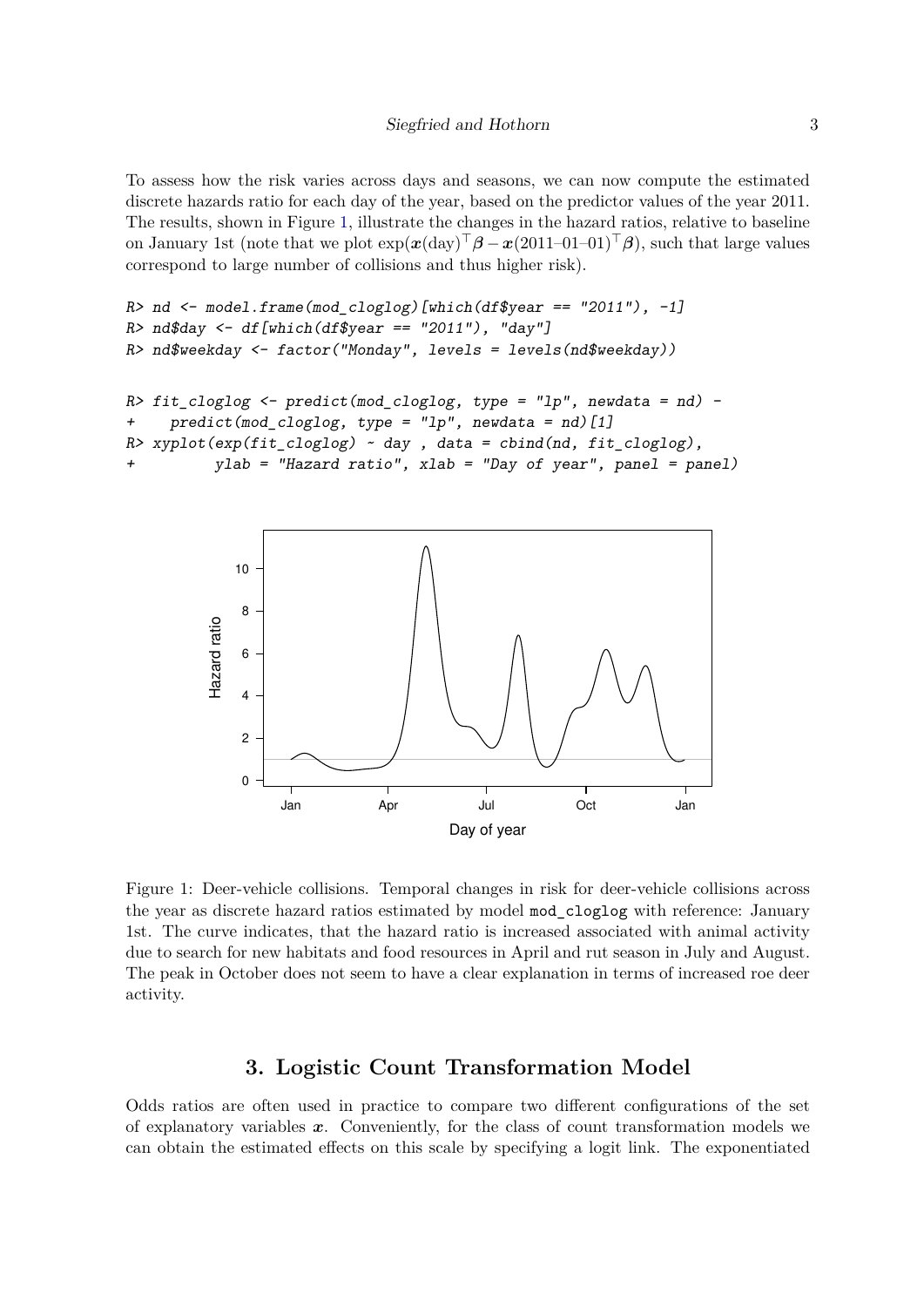#### 4 The cotram Package

linear predictor exp(−*x* <sup>⊤</sup>*β*) estimated by such a logistic count transformation model can be interpreted as odds ratio

$$
\frac{\mathbb{P}(Y \le y \mid \boldsymbol{x})}{\mathbb{P}(Y > y \mid \boldsymbol{x})} = \frac{\mathbb{P}(Y \le y)}{\mathbb{P}(Y > y)} \exp(-\boldsymbol{x}^\top \boldsymbol{\beta}),
$$

comparing the conditional odds of a configuration  $x$  with the baseline odds  $F_Y/_{1-F_Y}$  (with  $x^{\top}\beta = 0$ ). The response-varying intercept  $\alpha(y)$  cancels out in the odds ratio, resulting in an estimate, which can be interpreted simultaneously across all cut-offs *y*.

To explain the temporal risk of roe deer-vehicle collisions on the odds ratio scale, the only modification to the model formulation of Section [2](#page-1-0) required, is the link specification in the function call as method = "logit".

```
R> mod_logit <- cotram(DVC ~ year + weekday + tvar1 + tvar2 + tvar3 +
+ tvar4 + tvar5 + tvar6 + tvar7 + tvar8 + tvar9 +
+ tvar10 + tvar11 + tvar12 + tvar13 + tvar14 +
+ tvar15 + tvar16 + tvar17 + tvar18 + tvar19 + tvar20,
+ data = df, method = "logit")
R> logLik(mod_logit)
```

```
'log Lik.' -16319.29 (df=42)
```
Comparison of the log-likelihoods of the fitted model and the Cox count transformation model from Section [2](#page-1-0) shows almost matching values, with a slight improvement in model fit, when replacing the cloglog with the logit link.

We now could further assess the effect of the factor year on the deer-vehicle collision counts by computing the odds ratios (small values correspond to moving the distribution to the right and thus to larger number of collisions) along with the likelihood-based confidence intervals.

```
R> years <- grep("year", names(coef(mod_logit)), value = TRUE)
R> coef <- exp(-coef(mod_logit)[years])
R> ci <- exp(-confint(mod_logit)[years,])
R> round(cbind(coef, ci), 3)
         coef 2.5 % 97.5 %
year2003 0.595 0.765 0.463
year2004 0.337 0.433 0.262
year2005 0.305 0.393 0.237
year2006 0.406 0.525 0.314
year2007 0.156 0.203 0.120
year2008 0.096 0.123 0.074
```
year2009 0.104 0.135 0.081 year2010 0.090 0.116 0.069 year2011 0.097 0.125 0.075

Plotting the estimated conditional distribution functions of model mod\_logit in Figure [2,](#page-4-0) demonstrates the linear shift in  $F_{Y|X=x}$  guided by the different levels of the factor year.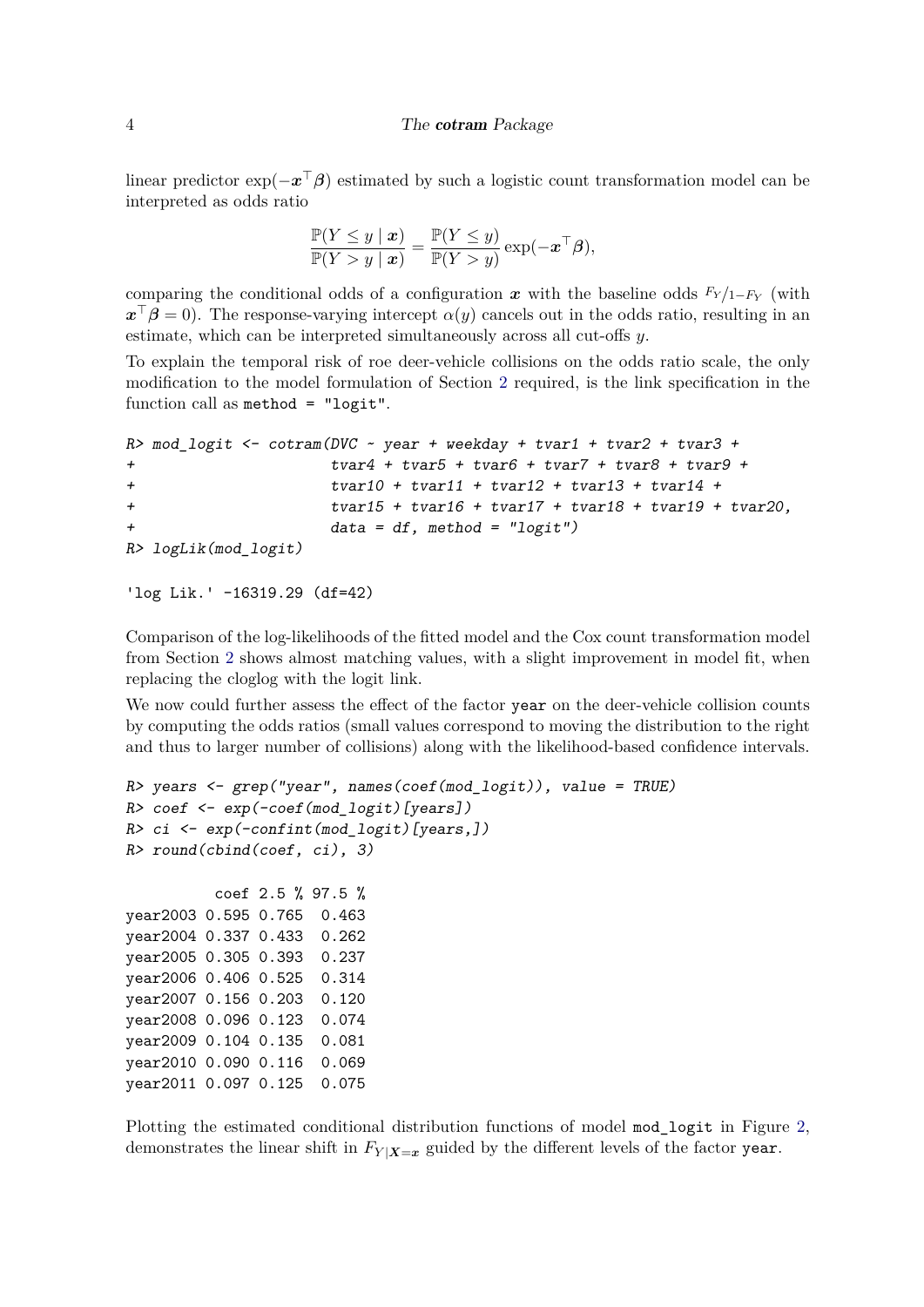

<span id="page-4-0"></span>Figure 2: Deer-vehicle collisions. Illustration of the estimated conditional distribution functions of each year between 2002 and 2011.

# **4. Discrete Reverse Time Hazards Count Transformation Model**

Specifying a count transformation model with log-log link  $g = F^{-1}$  we get the model formulation

$$
F_{Y|\mathbf{X}=\mathbf{x}}(y \mid \mathbf{x}) = \mathbb{P}(Y \leq y \mid \mathbf{x}) = \exp\left(-\exp\left(\alpha(\lfloor y \rfloor) - \mathbf{x}^\top \boldsymbol{\beta}\right)\right)
$$

with interpretation of the linear predictor  $\exp(x^{\top}\beta)$  as discrete reverse hazard ratio with multiplicative changes in  $log(F_Y)$ . To fit the model, we again only need to adapt the model specification in terms of the link function by setting method = "loglog".

```
R> mod_loglog <- cotram(DVC ~ year + weekday + tvar1 + tvar2 + tvar3 +
+ tvar4 + tvar5 + tvar6 + tvar7 + tvar8 + tvar9 +
+ tvar10 + tvar11 + tvar12 + tvar13 + tvar14 +
+ tvar15 + tvar16 + tvar17 + tvar18 + tvar19 + tvar20,
+ data = df, method = "loglog")
R> logLik(mod_loglog)
```

```
'log Lik.' -16438.23 (df=42)
```
For further assessment we could evaluate the discrete conditional density of a set of *x*. Figure [3](#page-5-0) illustrates the estimated density function in terms of the predictor values recorded on 2002–01–01 along with the actually observed deer-vehicle collision count.

```
R> nd <- model.frame(mod_loglog)[1,]
```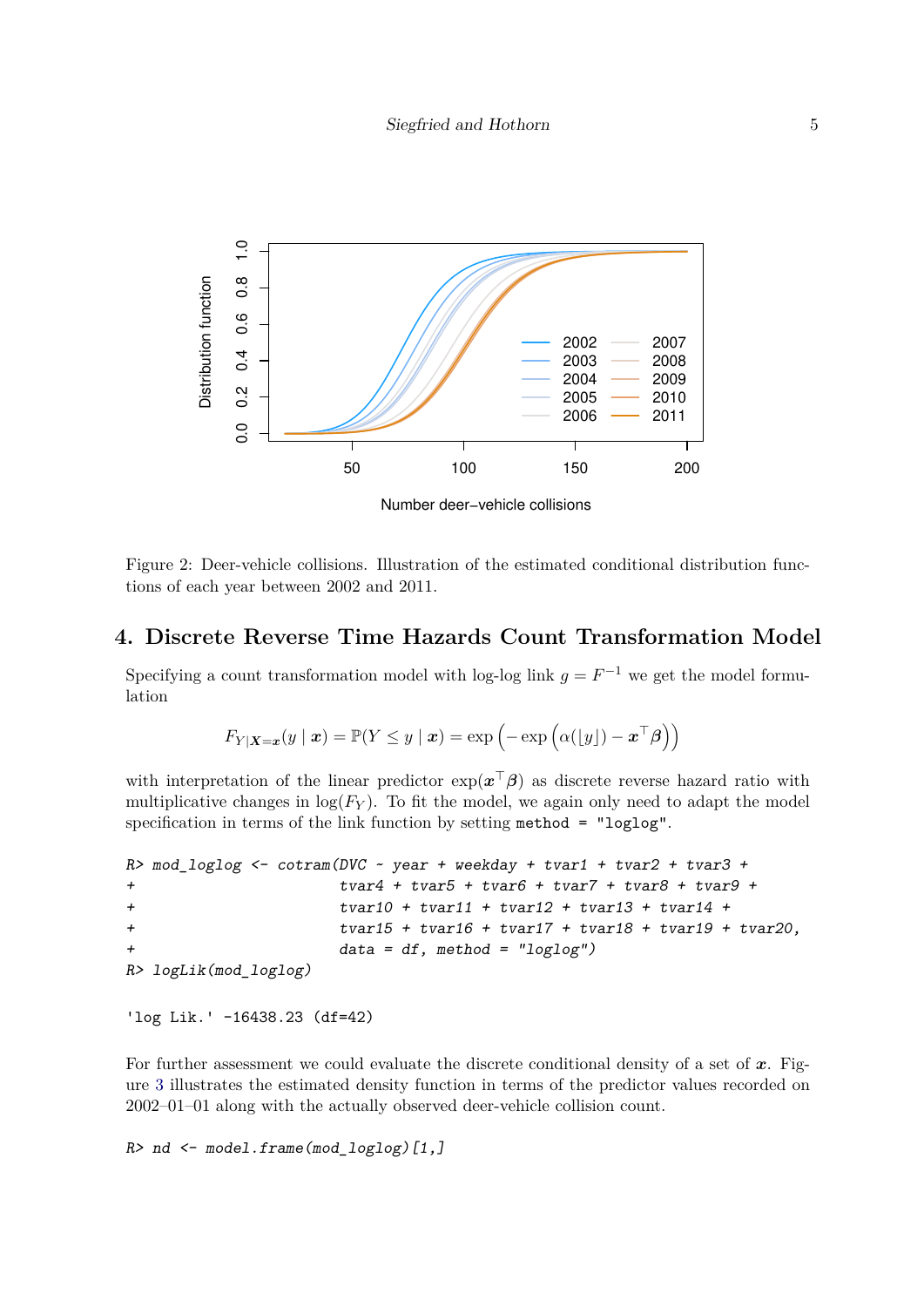```
R> plot(mod_loglog, type = "density", newdata = nd, q = 0:150, col = col,
        + xlab = "Number of deer-vehicle collisions", ylab = "Density function")
R> abline(v = nd$DVC)
```


<span id="page-5-0"></span>Figure 3: Deer-vehicle collisions. Estimated discrete density function for model mod\_loglog with the actual observed count shown as vertical black line.

# **5. Probit Count Transformation Model**

When applying a count transformation model with a probit link (method = "probit") we can interpret the estimated effects as changes in the conditional mean of the transformed counts  $\mathbb{E}(\alpha(y) | X = x) = x^{\top} \beta$ . This interpretation is the same, as obtained from fitting a normal linear regression model on a priori transformed counts, by *e.g.* a log or square-root transformation. However, for the probit count transformation model, as implemented in the cotram package, the transformation of the response *y* was not heuristically chosen, as in a least-squares approach, but estimated from data by optimising the exact count log-likelihood.

```
R> mod_probit <- cotram(DVC ~ year + weekday + tvar1 + tvar2 + tvar3 +
+ tvar4 + tvar5 + tvar6 + tvar7 + tvar8 + tvar9 +
+ tvar10 + tvar11 + tvar12 + tvar13 + tvar14 +
+ tvar15 + tvar16 + tvar17 + tvar18 + tvar19 + tvar20,
                   + data = df, method = "probit")
R> logLik(mod_probit)
```

```
'log Lik.' -16310.33 (df=42)
```
A simple tool in this framework to check, whether, for example a log transformation, would have been appropriate, is to inspect the estimated transformation function  $\alpha(y)$ .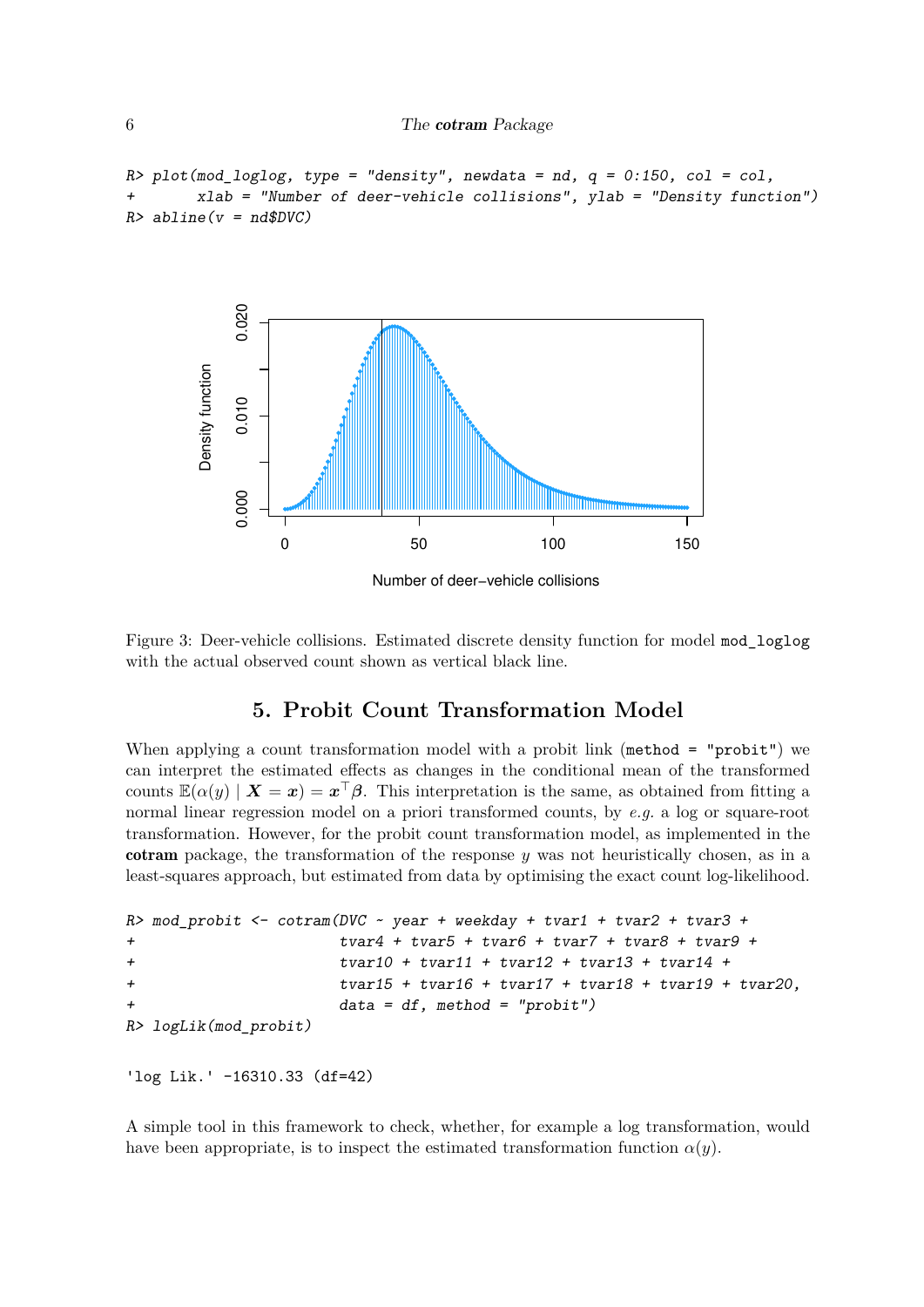```
R> nd <- model.frame(mod_probit)[1, ]
R> trafo_probit <- predict(mod_probit, type = "trafo",
+ newdata = nd, smooth = TRUE)
```
The variability associated with the estimated transformation functions can be further assessed by an asymptotic confidence band.

```
R> cb_probit <- confband(mod_probit, type = "trafo",
                          + newdata = nd, smooth = TRUE)
```
The results are shown in Figure [4](#page-6-0) for both the transformation function and the conditional distribution function.



<span id="page-6-0"></span>Figure 4: Deer-vehicle collisions. Baseline transformation *α* and conditional distribution function estimated by the model mod\_probit along with 95% asymptotic confidence bands.

# **6. Summary**

The implemented models and methods in the cotram package offer a unified framework for users to fit and evaluate transformation models for counts, by ensuring the correct handling of the discrete nature of the data. Simplifying the modelling procedure, the models are parameterised under general and empirically tested settings, eliminating the need for overly complicated model specifications.